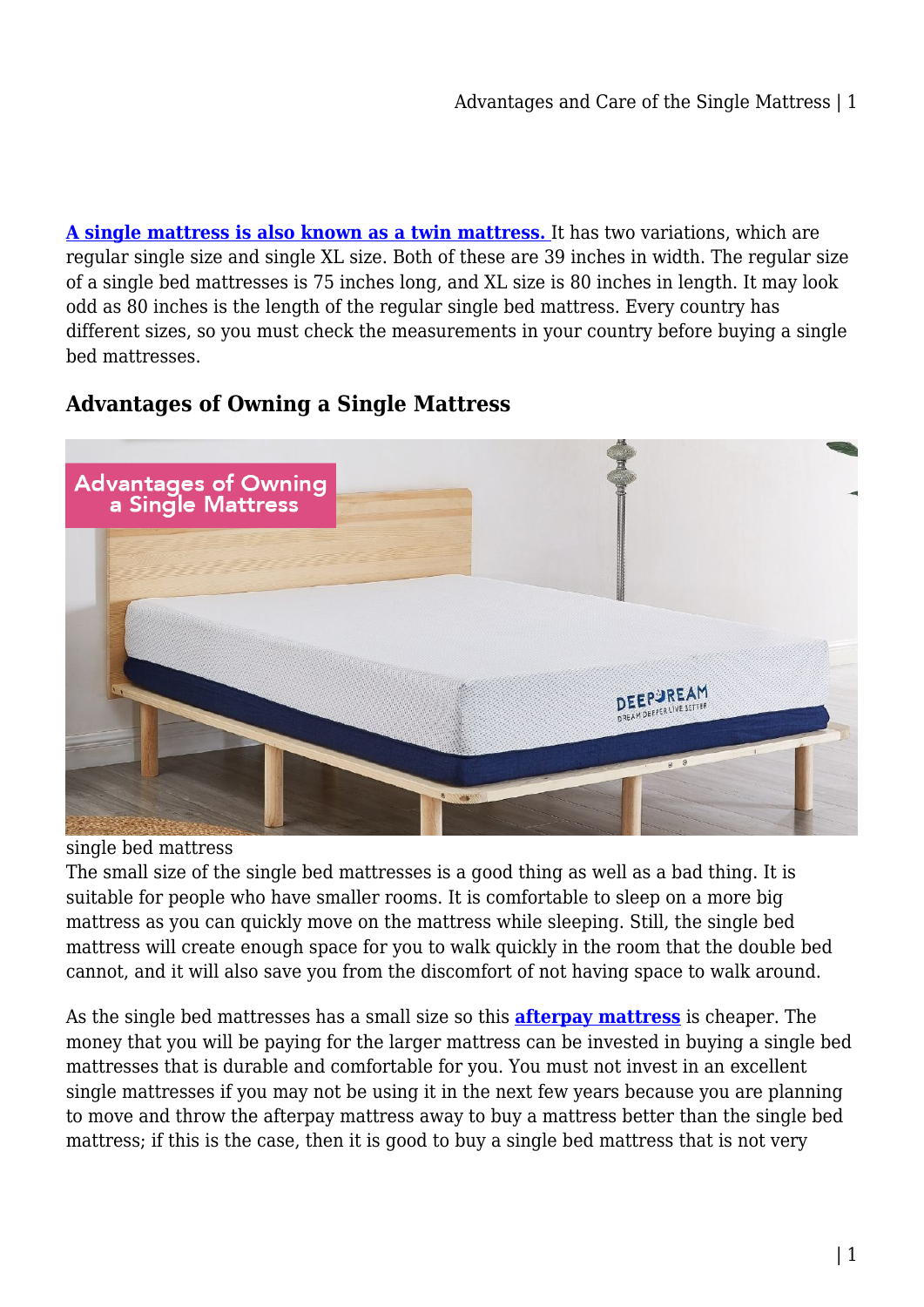expensive.

If you are using a single bed mattresses to buy small sheets, comforters, and mattress comforters, which are all less expensive.

# **Disadvantages of owning a Single Mattress**

The space of this single afterpay mattress is just enough for a single person. It will not be suitable if two people have to sleep on it. A single bed mattress is not recommended for reclining beds as when the bed reclines; extra space will be needed on the area of the foot for changing positions.

However, the actual disadvantage of a single bed mattresses is dependent on the user. If you keep on tossing and turning, it is not recommended for you to get a single bed mattress. Having a good sleep at night is essential as it will have an effect on your functioning the next day. So, invest in your comfort, well-being, and health.

# **Tips to take care of your Single Mattress**



single bed mattress

You must take care of your single bed mattress as it is an investment for helping you sleep as well as for better mental and physical health. By following the tips given below, you will be able to take care of your single bed mattresses properly, maximizing its life.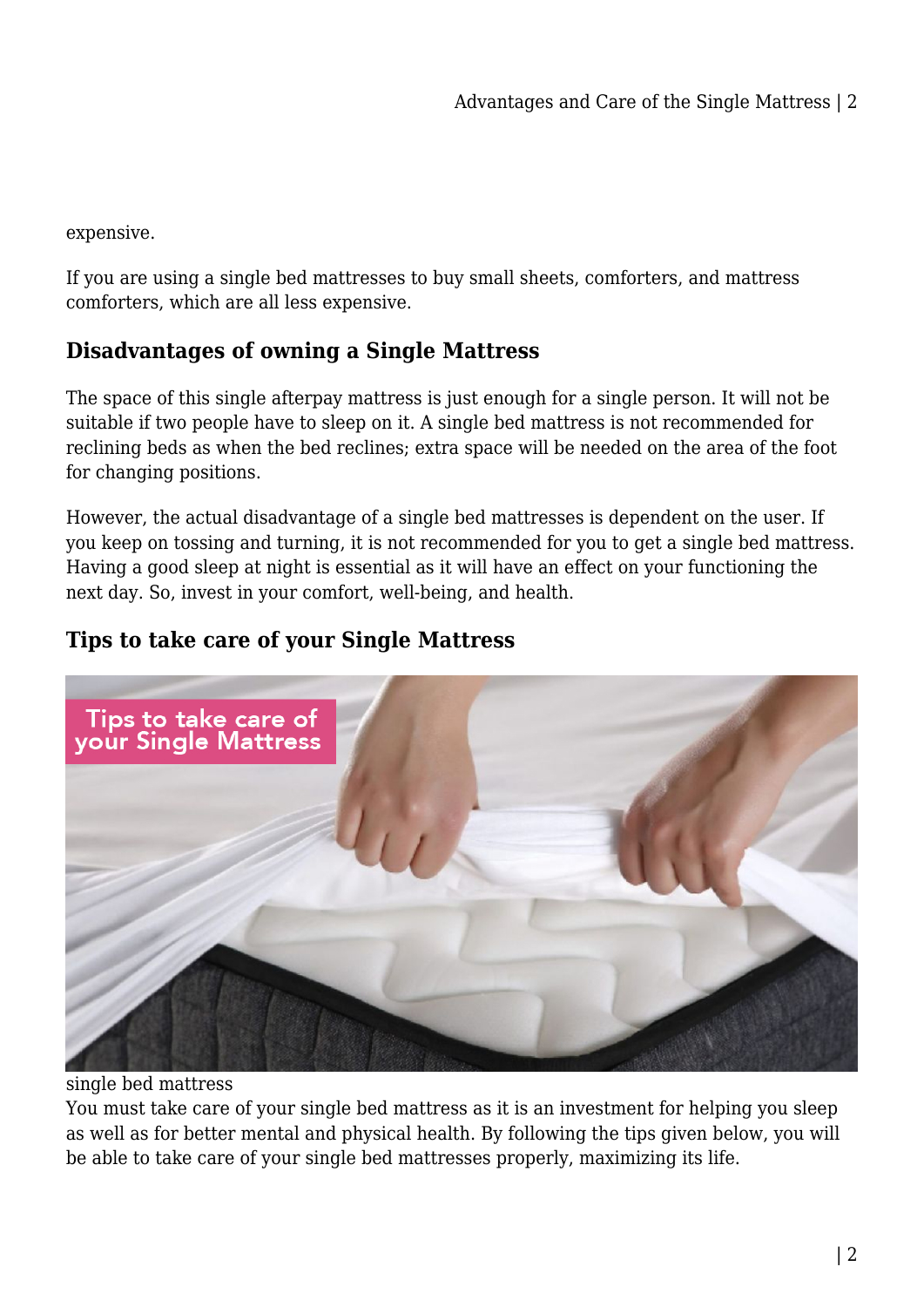## **Rotate the mattress**

It is recommended by manufacturers to flip and rotate the single mattresses regularly to help it wear evenly. For the new set, bumps and lumps should be avoided by rotating the mattress end to end after every two weeks, at least for the four months initially, and then after every three months. The box spring must be rotated after every six months. If you are not sure, you can check the warranty, or you may ask the manager at the store you bought the afterpay mattress from.

### **Sit on different areas of the mattress.**

 You might have a favorite seat, your favorite spot on the living room couch, and your side on the bed. But sitting at the same spot on your **[single bed mattresses](https://mattressoffers.com.au/mattress/single-mattress/)** to tie the shoes or to get dressed will cause the premature loosening of the structure of the afterpay mattress.

# **Do not Jump on it**

Jumping is a fun activity, especially when done on the bed, but regardless of your age, you should jump somewhere else, not on a single mattresses. It is not just dangerous but will also damage the coils as well as fibers of the afterpay mattress.

#### **Increase the sheets on the mattress**

The fitted sheets will protect your single bed mattresses and keep it safe from stains and dirt if the sheet is waterproof and washable. Besides this, few mattress covers offer an extra layer of padding for your comfort and protection from bedbugs and allergens.

## **Keep the mattress Clean and Dry**

You would never have thought of taking the vacuum on your afterpay mattress. Giving a clean sweep to your mattress will save the dust from going into the mattress. If you spill something, then you can clean it with soapy water. Do not get it wet then it is needed as the